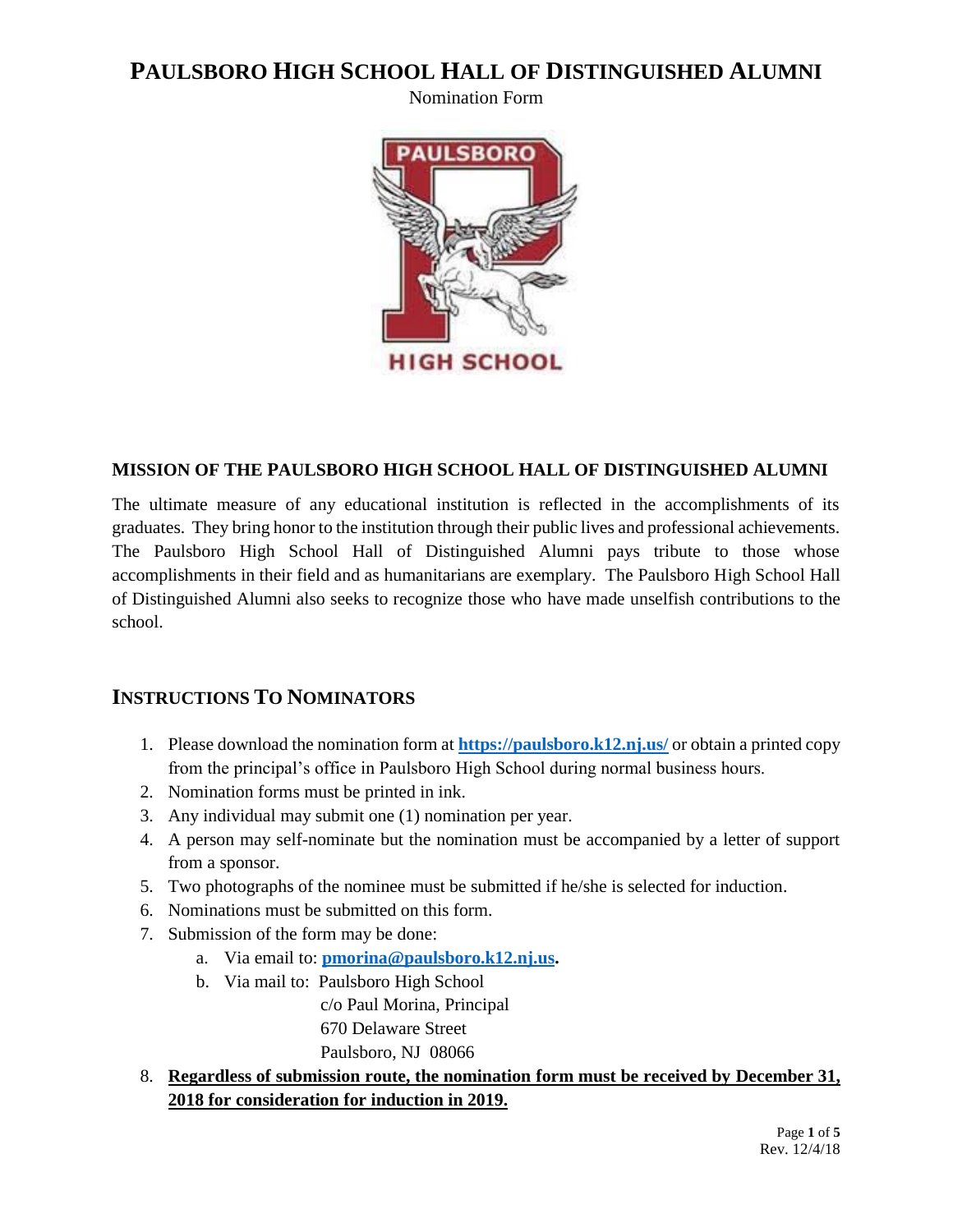Nomination Form

### **ELIGIBILITY**

Nominees for the Paulsboro High School Hall of Distinguished Alumni must meet one of the following criteria:

- Attended Paulsboro High School and performed outstanding service that contributed to the greater good of humanity.
- Attended Paulsboro High School and brought honor and distinction to the school.
- Made significant contributions of time, effort, and expertise for the betterment of Paulsboro High School.

### **INDUCTION CEREMONY**

The next induction ceremony is scheduled for Saturday, April 6, 2019.

#### **IMPORTANT CONSIDERATIONS**

- Please complete as much information as possible and applicable.
- The nominator is responsible to do any research needed to complete the nomination form.
- If more space is needed, please attach additional pages to this nomination form.
- No information will be released without the nominee's/designee's permission.
- Nominees not selected will automatically be reconsidered the following year.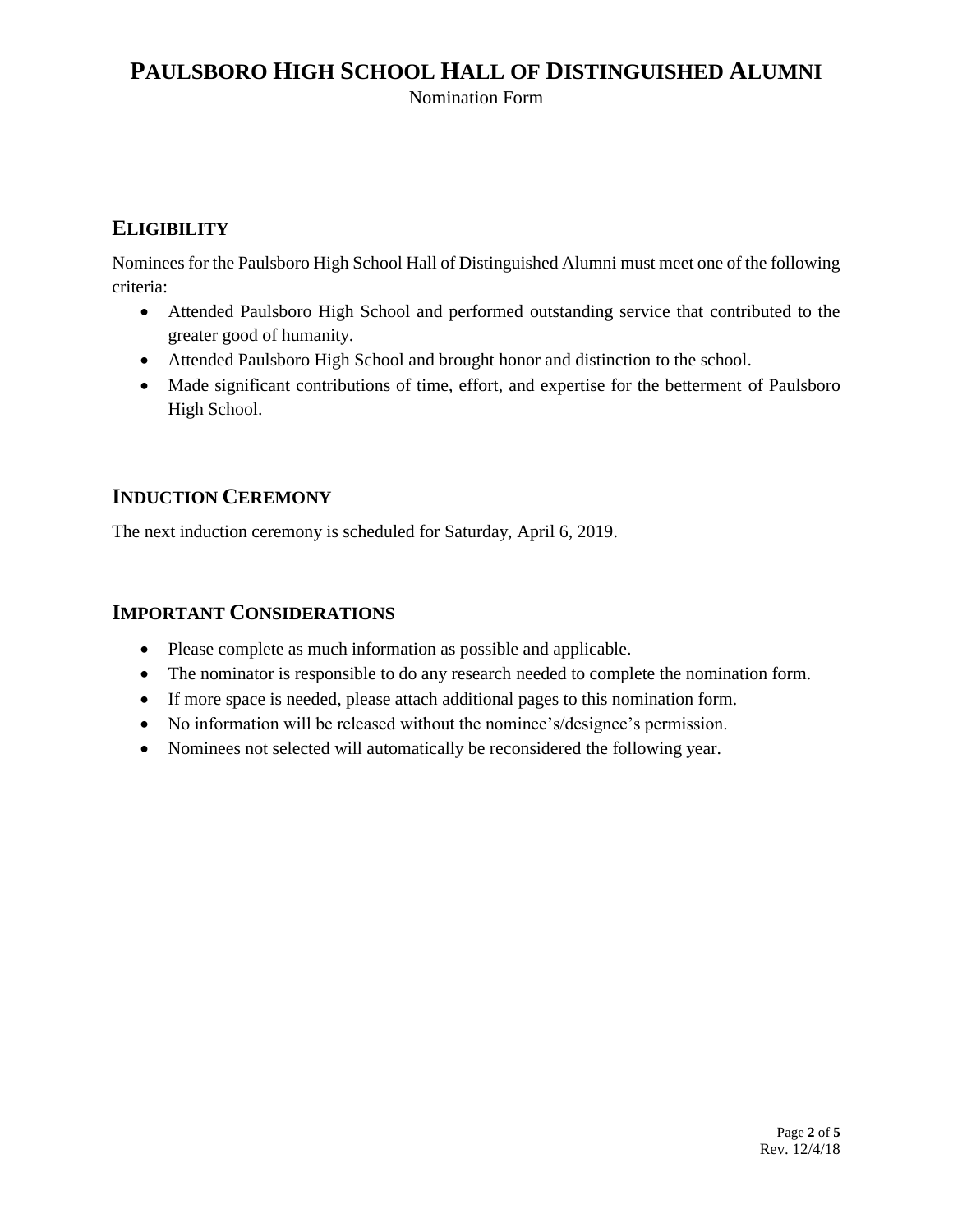Nomination Form



| Address (if living): |         |  |
|----------------------|---------|--|
|                      |         |  |
|                      |         |  |
|                      |         |  |
|                      |         |  |
|                      |         |  |
|                      |         |  |
|                      | Spouse: |  |
|                      |         |  |

| May be anonymous if desired, but must be included on the nomination form.                           |  |                                               |
|-----------------------------------------------------------------------------------------------------|--|-----------------------------------------------|
| Would you like the name of the person making the nomination to remain anonymous? _____ Yes _____ No |  |                                               |
| Address:                                                                                            |  |                                               |
| Street:                                                                                             |  |                                               |
|                                                                                                     |  | State: $\frac{\text{Zip: } }{ \text{Zip: } }$ |
|                                                                                                     |  |                                               |
|                                                                                                     |  |                                               |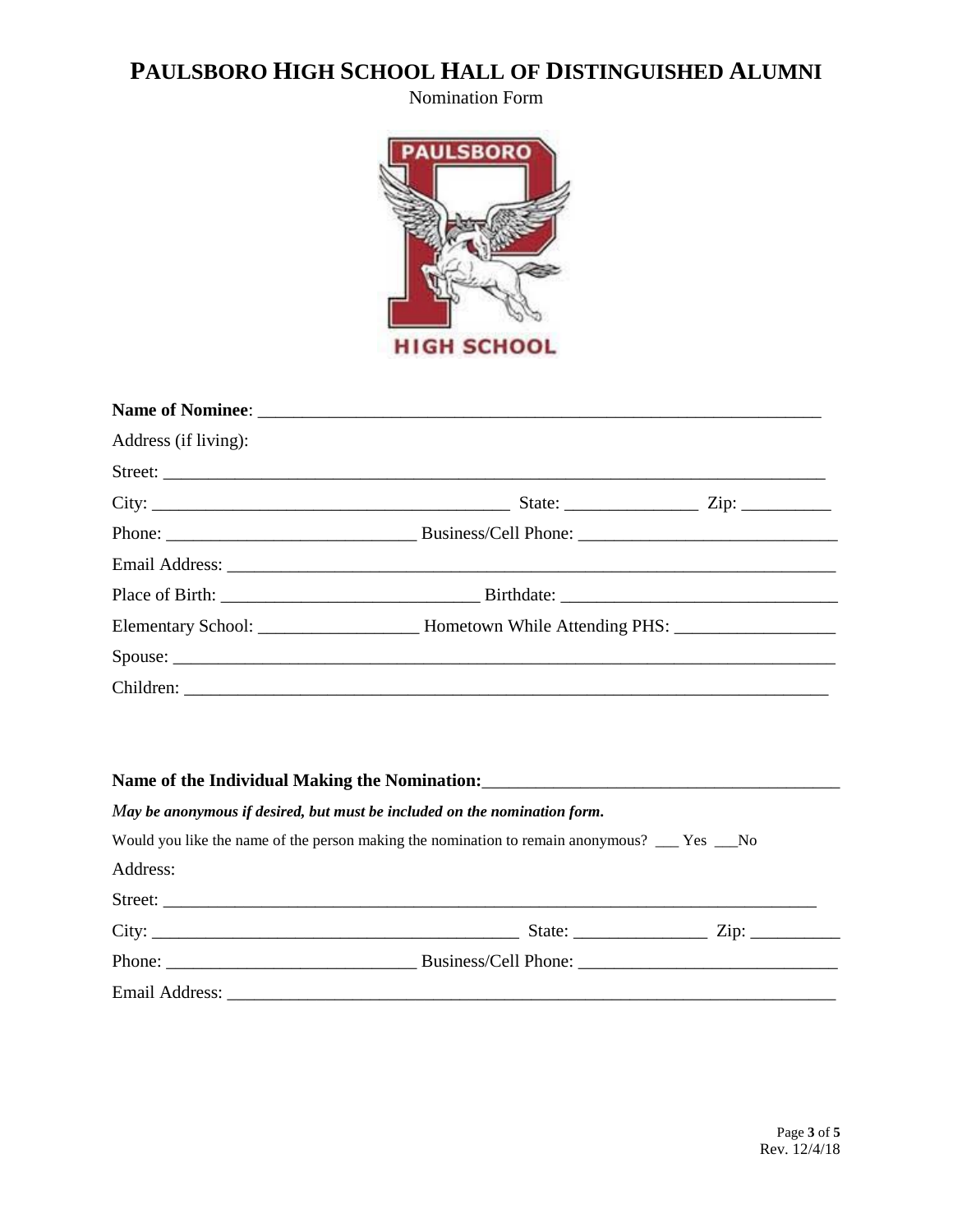Nomination Form

| <b>EDUCATION</b>   |                             |                       |
|--------------------|-----------------------------|-----------------------|
| <b>Institution</b> | <b>Area of Study/Degree</b> | <b>Year Completed</b> |
|                    |                             |                       |
|                    |                             |                       |
|                    |                             |                       |

| <b>MILITARY SERVICE</b>           |  |                             |  |
|-----------------------------------|--|-----------------------------|--|
|                                   |  | Years of Service: _________ |  |
| <b>Military Honors and Awards</b> |  |                             |  |
|                                   |  |                             |  |
|                                   |  |                             |  |
|                                   |  |                             |  |
|                                   |  |                             |  |

| PROFESSIONAL ACHIEVEMENTS/RECOGNITIONS |                                            |                            |
|----------------------------------------|--------------------------------------------|----------------------------|
| Year                                   | <b>Company/Organization/Award or Honor</b> | <b>Position/Awarded By</b> |
|                                        |                                            |                            |
|                                        |                                            |                            |
|                                        |                                            |                            |
|                                        |                                            |                            |

| CIVIC INVOLVEMENT/COMMUNITY SERVICE/VOLUNTEERISM |              |                 |
|--------------------------------------------------|--------------|-----------------|
| Year                                             | Organization | <b>Position</b> |
|                                                  |              |                 |
|                                                  |              |                 |
|                                                  |              |                 |
|                                                  |              |                 |